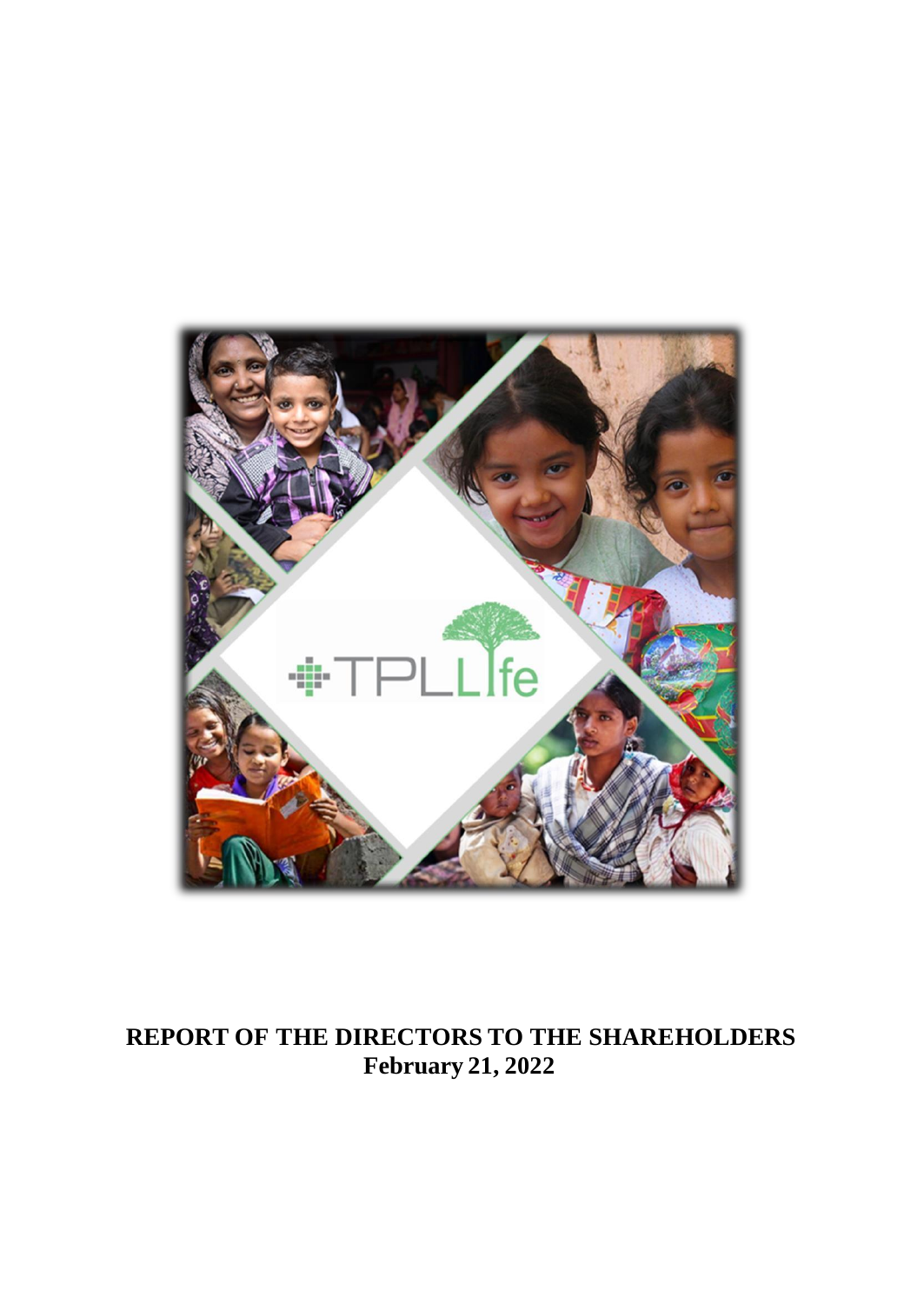

The Board of Directors of the Company are pleased to present the audited financial statements for the year ended December 31, 2021.

#### **BUSINESS REVIEW**

This year has been quite instrumental in strategic direction of the business. The Company was primarily pursuing both Health and Life insurance businesses. It has now strategized to follow Life Insurance and Health Insurance (Retail only) as its core developing businesses in future with Retail and Digital Channels being main contributors to the topline.

The positive and sustainable impact of this development is reflecting in bottom line of the P&L where increasing losses have been reigned and will show positive outcome in coming years. Due to material shift of business from Corporate Health sector, which had major share of the book and had an average deal size higher than life insurance, the topline has shown negative growth (43%) but acquisition cost and admin expenses have shown tremendous improvement (improved by 42% and 12% respectively).

Company booked GWP of Rs. 640 million, 43% lower than corresponding period last year. Corporate book has shown decline of 53% by clocking revenue of Rs. 442 million. Retail book has shown 1.5% growth.

During the year ended, Rs. 545 million have been received against share capital from parent company, TPL Corp Limited, against 54.5 million shares at Rs. 10 per shares, to meet the solvency requirements. The company has issued 42.5 million shares where the balance 12 million shares is in process of issuance.

Company is looking at various options including but not limited to private investor and Initial public offering. Further, as an abundant caution, the Holding Company has also provided a financial commitment to continue its financial support to the Company, if required, for the purposes of ensuring sustainable operations in the foreseeable future and also to meet the minimum solvency requirements.

Based on the above capital injection during the year and financial support from the Holding Company, the management and the Board of Directors of the Company are confident that the Company will continue to operate on sustainable basis.

During the year, the gross premium written was as follows:

| <b>Statutory Funds</b>               | Gross<br>Contribution<br>Rs. In "000" | Premium   |            |
|--------------------------------------|---------------------------------------|-----------|------------|
|                                      | 2021                                  | 2020      | Variance % |
| Individual Life unit Linked          | 9,897                                 | 20,718    | $-52%$     |
| Group Life Business                  | 187,665                               | 247,779   | $-24%$     |
| Accident & Health Business           | 352,107                               | 669,267   | $-47%$     |
| Group Family Takaful                 | 39,596                                | 29,484    | 34%        |
| Accident & Health Business - Takaful | 50,981                                | 162,916   | $-69%$     |
| <b>Total</b>                         | 640,247                               | 1,130,164 | $-43%$     |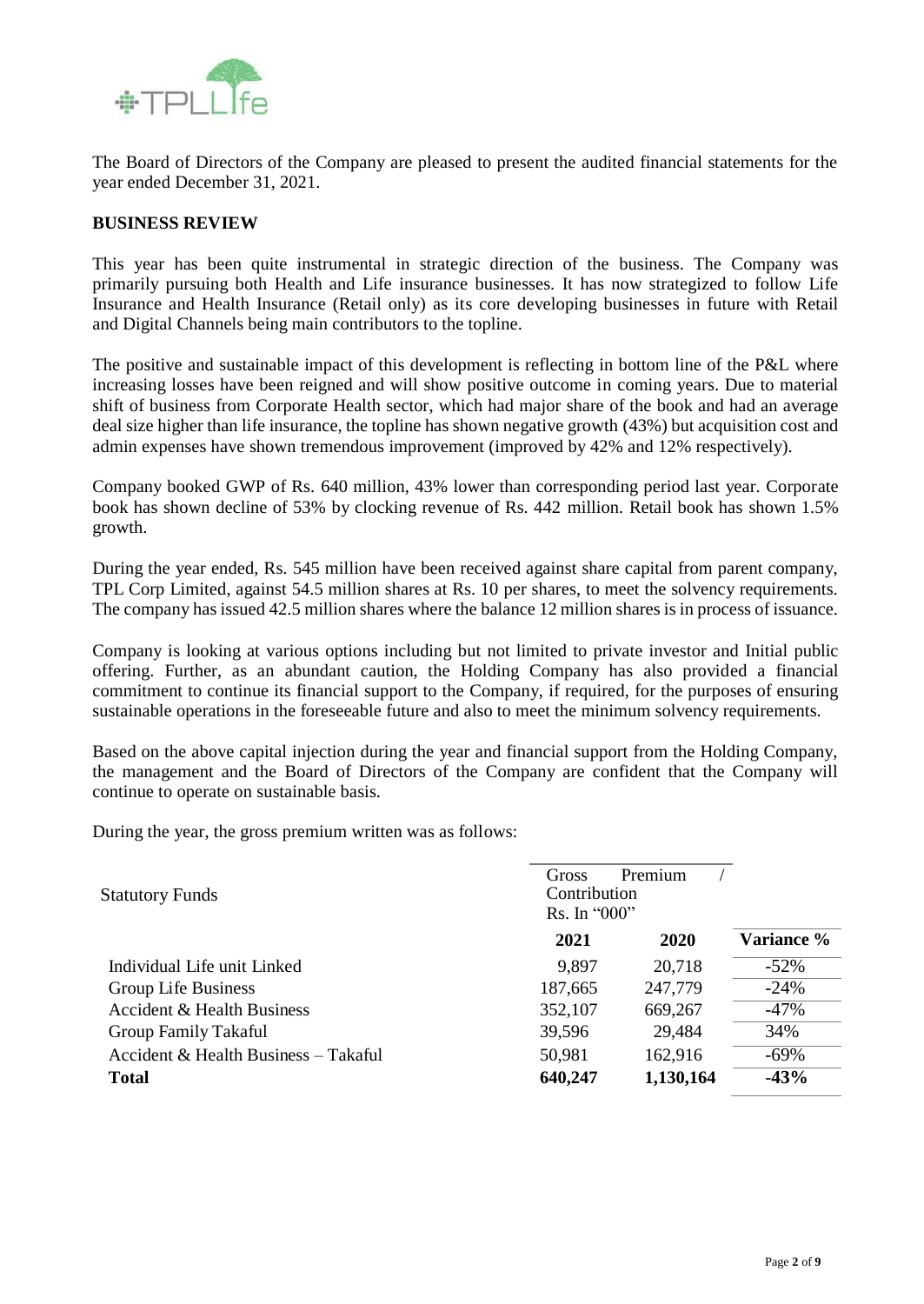

The after tax loss for the year was Rs. 192 million (2020: loss of Rs. 352 million). Major contributors are the claim expenses which have shown decline due to change in business strategy. Company is constantly reviewing its major cost centers and sources of losses and realigning business / operational strategies to reign in major cost heads.

The financial highlights of the performance of the Company are tabulated as follows:

|                            | 2021            | 2020       |
|----------------------------|-----------------|------------|
|                            | Amount in "000" |            |
| Gross Premium              | 640,247         | 1,130,164  |
| Gross Claim                | 789,175         | 866,250    |
| Policy Acquisition Cost    | 108,976         | 187,844    |
| <b>Management Expenses</b> | 321,894         | 361,586    |
| Investment Income          | 64,252          | 48,247     |
| Profit /(Loss) before tax  | (186, 472)      | (351, 340) |
| Policyholder Liabilities   | 138,838         | 435,692    |
| EPS (In Rupees)            | (1.4)           | (2.94)     |

**T**he company paid total health and life claims of Rs.838 million during the year with health claims to the tune of Rs.676 million and life insurance claims of Rs.162 million.

The Company has a reinsurance arrangement with Hannover Re having awarded "AA-" rating by Standard & Poor's. The management believes that the reinsurance support provides diversification of risk and depth to the underwriting capacity of the Company.

The Board is pleased to report that the Company has maintained IFS (Insurer Financial Strength) rating of Company A- (Single A minus) by PACRA.

#### **AUDITORS**

The present auditors M/S Ernst & Young Ford Rhodes, Chartered Accountants have resigned prior to the expiry of their term. The prospective auditors have not given their consent as yet.

#### **RETIREMENT BENEFITS**

Balance of Provident Fund as at December 31, 2021 was Rs. 27.18 million and 2020 was Rs. 19.89 million.

#### **COMPLIANCE WITH THE CODE OF CORPORATE GOVERNANCE**

The requirements of the Code of Corporate Governance have been duly complied with. The Directors are pleased to confirm the following:

- 1. The financial statements, prepared by the Company, present fairly its state of affairs, the results of its operation, cash flows and changes in equity.
- 2. The Company has maintained proper books of accounts.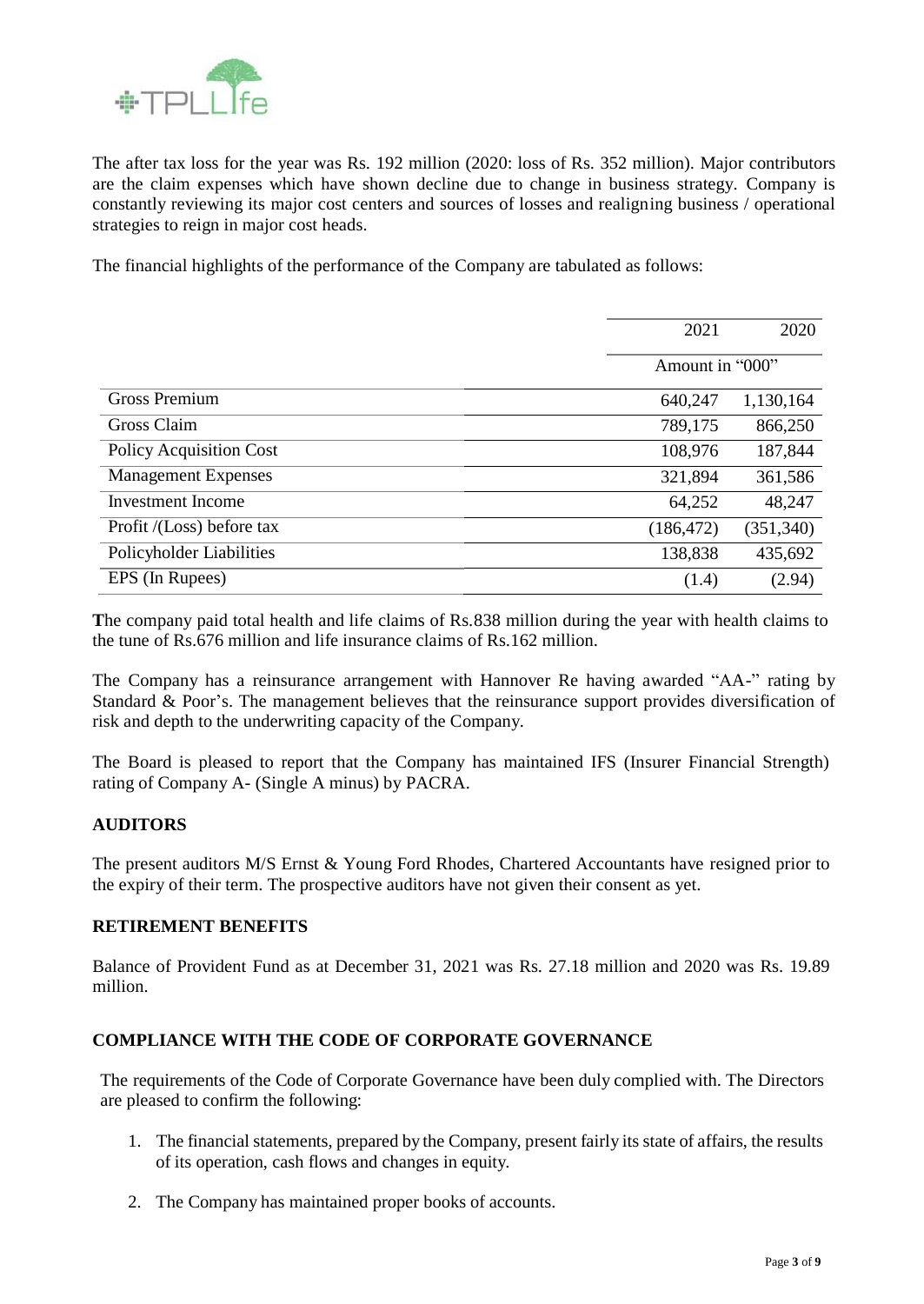

- 3. The Company has consistently followed appropriate accounting policies in preparation of the financial statements. Changes, wherever made, have been adequately disclosed and accounting estimates are on the basis of prudent and reasonable judgment.
- 4. International Accounting Standards as applicable in Pakistan have been followed in preparation of financial statements and any departure thereof has been adequately disclosed.
- 5. The Company has implemented a sound system of internal control, which has been effectively monitored.
- 6. The fundamentals of the Company are strong based on plans of potential investor(s) and there is no doubt about its ability to continue as a going concern.
- 7. There has been no material departure from the best practices of corporate governance.
- 8. There are no outstanding taxes and duties, other than those disclosed in the financial statements.

#### **CORPORATE SOCIAL RESPONSIBILITY**

We define Corporate Social Responsibility (CSR) as our commitment to work as partners with all our stakeholders to effectively improve the quality of life of our workforce, their families and the local communities we operate in.

TPL Life believes that a responsible attitude toward society and the environment can make businesses more sustainable, consumer-centric and attractive to the best employees.

The Board of Directors feels that a positive social attitude is a significant part of its reputation strategy. In a world where brand value and reputation are increasingly seen as the Company's most valuable assets; a responsible social attitude can build loyalty and trust that in-turn ensure a bright sustainable future.

#### **BOARD OF DIRECTORS**

The Board is comprised of the following seven directors and a Chief Executive. Directors were elected in the Annual General Meeting held on March 29, 2021.

| Mr. Jameel Yusuf, Chairman | Mr. Asif Reza Sana              |
|----------------------------|---------------------------------|
| Mr. Muhammad Ali Jameel    | Mr. Muhammad Aminuddin          |
| Mr. Andrew Borda           | Mr. Farrukh Shauket Ansari      |
| Ms. Muneeza Kassim         | Mr. Faisal Shahzad Abbasi (CEO) |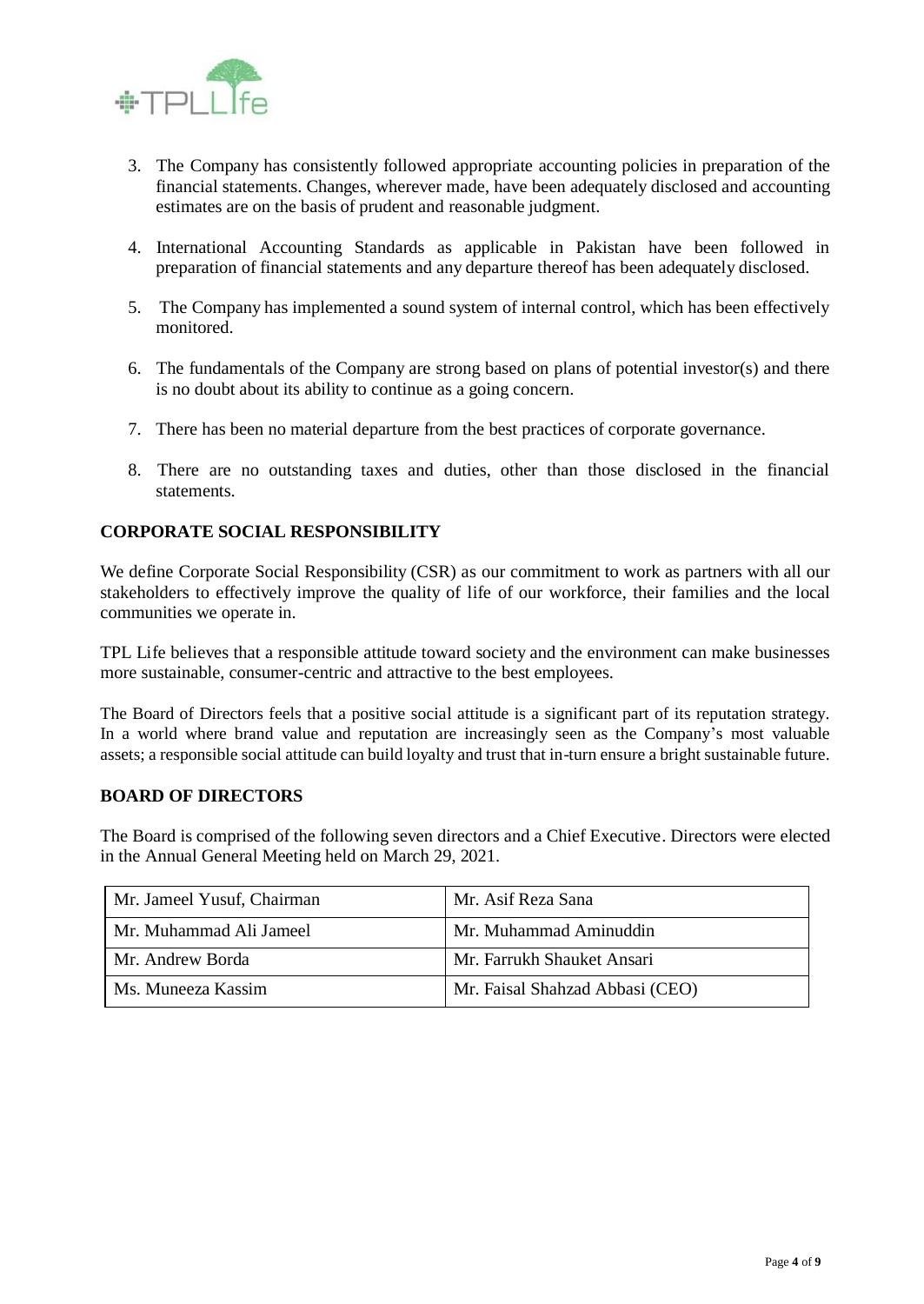

During the year 2021, seven meetings of the Board of Directors were held and attended as follows. Leave of absence was granted by the Board, to the Directors who could not attend the board meetings

| Sr.<br>#       | <b>Name of Directors</b>   | <b>Executive / Non-Executive</b> | <b>Meetings</b><br><b>Attended</b> |
|----------------|----------------------------|----------------------------------|------------------------------------|
| $\mathbf{1}$ . | Mr. Jameel Yusuf Ahmed     | Non-Executive                    |                                    |
| 2.             | Mr. Muhammad Ali Jameel    | Executive                        | 7                                  |
| 3.             | Ms. Muneeza Kassim         | Independent Non-<br>Executive    | 5                                  |
| 4.             | Mr. Farrukh Shauket Ansari | Independent Non-<br>Executive    |                                    |
| 5.             | Mr. Asif Reza Sana         | Non-Executive                    | 6                                  |
| 6.             | Mr. Muhammad Aminuddin     | Non-Executive                    | 7                                  |
| 7.             | Mr. Faisal Shahzad Abbasi  | Executive                        | 7                                  |
| 8.             | Mr. Andrew Borda           | Non-Executive                    | 7                                  |

#### **BOARD AUDIT COMMITTEE**

In Compliance of Corporate Governance and to ensure effective management the Board has established the Board Audit Committee and it comprises of the following Directors:

| Mr. Farrukh Shauket Ansari | Chairman  | Director               |
|----------------------------|-----------|------------------------|
| Mr. Muhammad Ali Jameel    | Member    | Director               |
| Ms. Muneeza Kassim         | Member    | Director               |
| Mr. Muhammad Asif          | Secretary | Head of Internal Audit |

The Board Audit Committee reviewed the quarterly, half yearly and annual financial statements before submission to the Board of Directors. The Board Audit Committee discussed in detail with the external auditors on the various issues. They have also reviewed internal audit reports and their findings as required under the Code of Corporate Governance.

An Internal Audit function reporting to the Board Audit Committee reviews the financial and internal reporting process, the system of internal control, the management of risks and internal audit process.

#### **BOARD AND MANAGEMENT COMMITTEES**

In compliance of Code of Corporate Governance, the Company has all requisites Board and Management Committees which are functional and have conducted their meetings periodically to comply with the regulation.

#### **PATTERN OF SHAREHOLDING**

A statement showing the pattern of shareholding is attached with this report.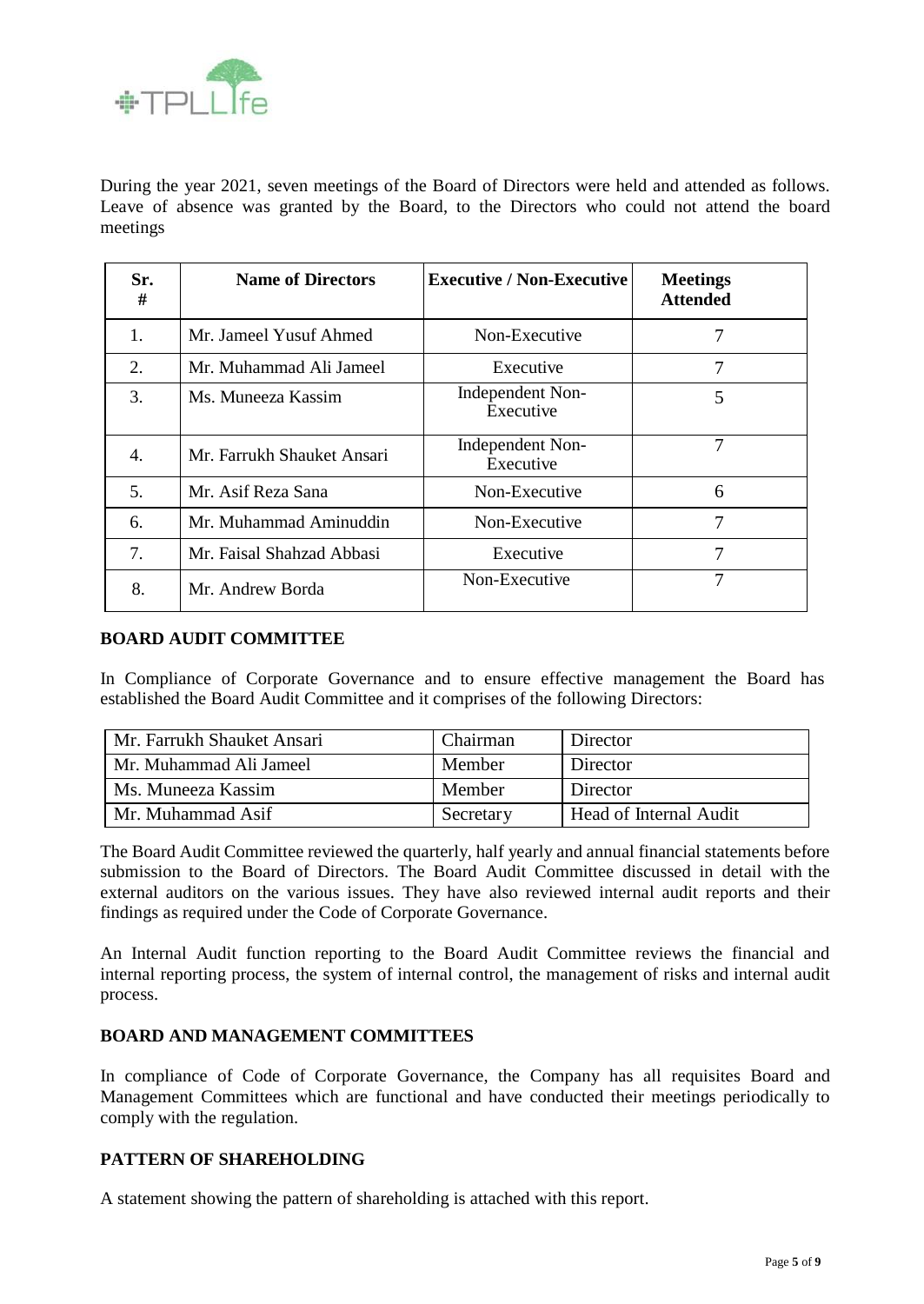

#### **HOLDING COMPANY**

The Company is a subsidiary of TPL Corp Limited, which holds 88.85% shares of the Company.

#### **COMPANY AND ECONOMY OUTLOOK**

The economy and geopolitical situation of Pakistan is passing through a challenging phase. Fiscal discipline, FATF Compliance, stabilization of equity market, as well as interest rates, stability of economic and taxation policies, and improved governance will ultimately lead to better economic growth. Whilst the measures being taken by the government to document the economy are appreciable, these will take their due time to yield positive results.

Life insurance industry is facing various challenges, the overall regulatory environment is quickly changing e.g. introduction of new corporate agent regulations where restrictions have been placed on the minimum allocation and commission on ULIPs and introduction of draft regulations for digital insurers. These will have long lasting impact on the business. Other significant development is the imposition of provincial sales taxes on the business of life and health insurance as well as on commission of insurance agents. In a country like Pakistan having one of the lowest insurance penetrations in the world, the support from the Government for the development of insurance sector will play a key role in increasing penetration and resolving the current issues being faced. Company, along with other life insurance companies, has filed constitutional petition and writ petition respectively in High Court of Sind and Lahore High Court challenging the levy of sales tax on life and health premium.

Due to its strategic decision of not pursuing Corporate Health Insurance business, the Company's top line showed a decline as revenues from corporate health insurance are significantly higher than corporate life insurance. However, the bottom line impact of such strategy is positive and company experienced and will show positive impact of this decision in coming years.

TPL life, being a front runner in tech led solutions, is ideally positioned to capitalize on the future market distribution models. With digital platforms in place, focus will now be on aggressive go-tomarket strategies and increase awareness about insure tech solutions.

For the retail line of business, the Company will focus on increasing its digital footprint and will explore partnerships with digital platforms which will enable accelerated penetration as well as diversification of risk. Jazz, Bancassurance and fintech channels will be core development areas in coming months.

The Company's Takaful line of business has contributed 16% of the total premium revenue and we are expecting premium from Takaful line of business to grow steadily in future as well due to inherent need of Shariah based Takaful solutions in the retail and corporate sectors.

Through continuous evolution in products, services and insurtech platforms, TPL life has positioned itself to carve its niche among the existing club of life insurance players. With the support of its sister concerns and TPL Corp, the holding company and with prudent management, the hard work of the management will achieve further levels of success in future.

There are no changes or commitments after the balance sheet date which could materially affect the financial position of the company.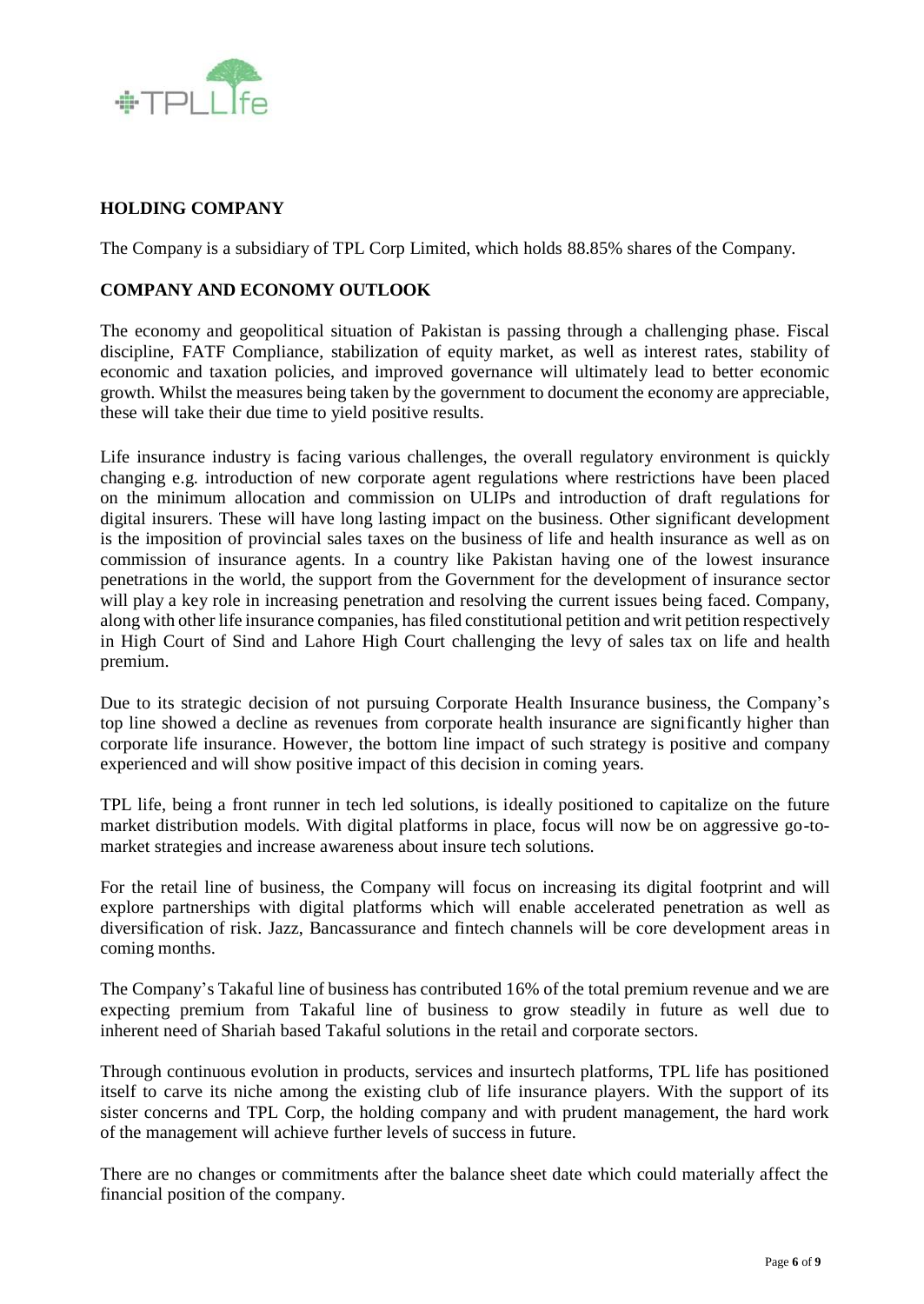

#### **ACKNOWLEDGMENT**

We wish to express our profound gratitude to policyholders, business partners and shareholders who continue to repose their trust and confidence in the Company and assure them of best services. We remain committed to do the utmost to ensure the best utilization of their investment in the Company.

We thank the management team of the Company for its devotion and hard work and also the Reinsurers and Bankers of the Company for their support.

#### **For and on behalf of the Board**

 $\sim$ 

Chairman

Karachi, February 21, 2022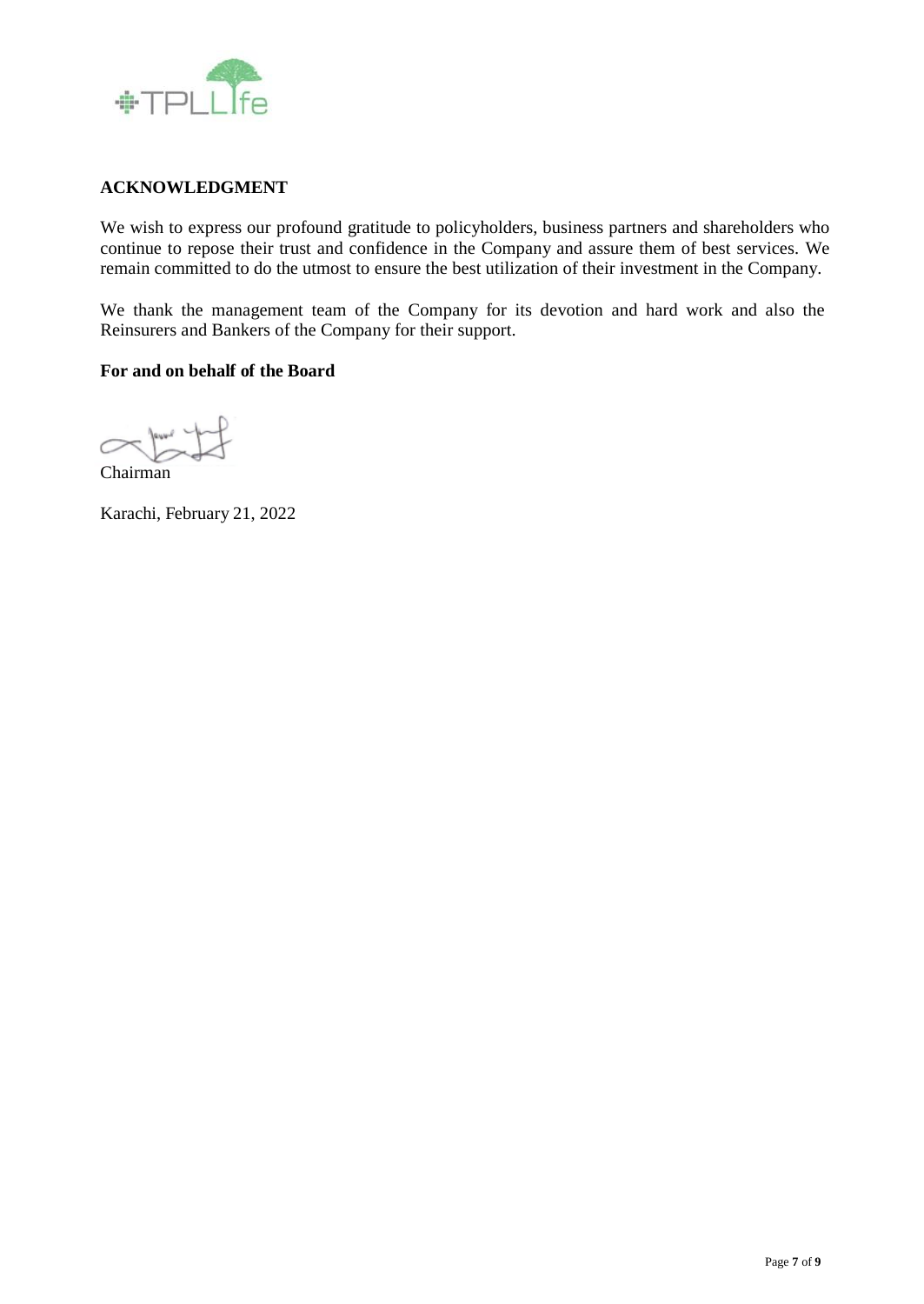

## **TPL Life Insurance Limited**

## **PATTERN OF SHAREHOLDING**

AS AT DECEMBER 31, 2021

| <b>Number of</b><br><b>Share holder</b>                                                           | <b>Shareholding</b> |                                                   | <b>Number of</b><br><b>Shares Held</b> |
|---------------------------------------------------------------------------------------------------|---------------------|---------------------------------------------------|----------------------------------------|
|                                                                                                   |                     |                                                   |                                        |
| $\overline{7}$                                                                                    |                     | shareholding from 1 to 3500 shares                | 3,500                                  |
| $\overline{2}$                                                                                    |                     | shareholding from 3501 to 9,500,000 shares        | 9,500,500                              |
| $\overline{2}$                                                                                    |                     | shareholding from 9,500,001 to 132,500,000 shares | 165,496,000                            |
| 11                                                                                                | <b>Total</b>        |                                                   | 175,000,000                            |
|                                                                                                   |                     |                                                   |                                        |
| <b>Categories of Shareholders</b>                                                                 |                     | Shares held                                       | Percentage                             |
| Directors, Chief Executive<br>Officer, and their spouse and<br>minor children.                    |                     | 5,002,500                                         | 2.86%                                  |
| Associated Companies,<br>Undertakings and related<br>parties.                                     |                     | 169,996,500                                       | 97.14%                                 |
| NIT and ICP                                                                                       |                     | <b>NIL</b>                                        | 0.00%                                  |
| <b>Banks Development Financial</b><br><b>Institutions, Non-Banking</b><br>Financial Institutions. |                     | <b>NIL</b>                                        | 0.00%                                  |
| <b>Insurance Companies</b>                                                                        |                     | <b>NIL</b>                                        | 0.00%                                  |
| <b>Modarabas and Mutual Funds</b>                                                                 |                     | <b>NIL</b>                                        | 0.00%                                  |
| Others                                                                                            |                     | 1,000                                             | 0.00%                                  |
| Total                                                                                             |                     | 175,000,000                                       | 100.00%                                |

## **Shareholders having more than 10% holding**

| <b>TPL Corp Limited</b> | 169,996,500 | 4% |
|-------------------------|-------------|----|
|                         |             |    |